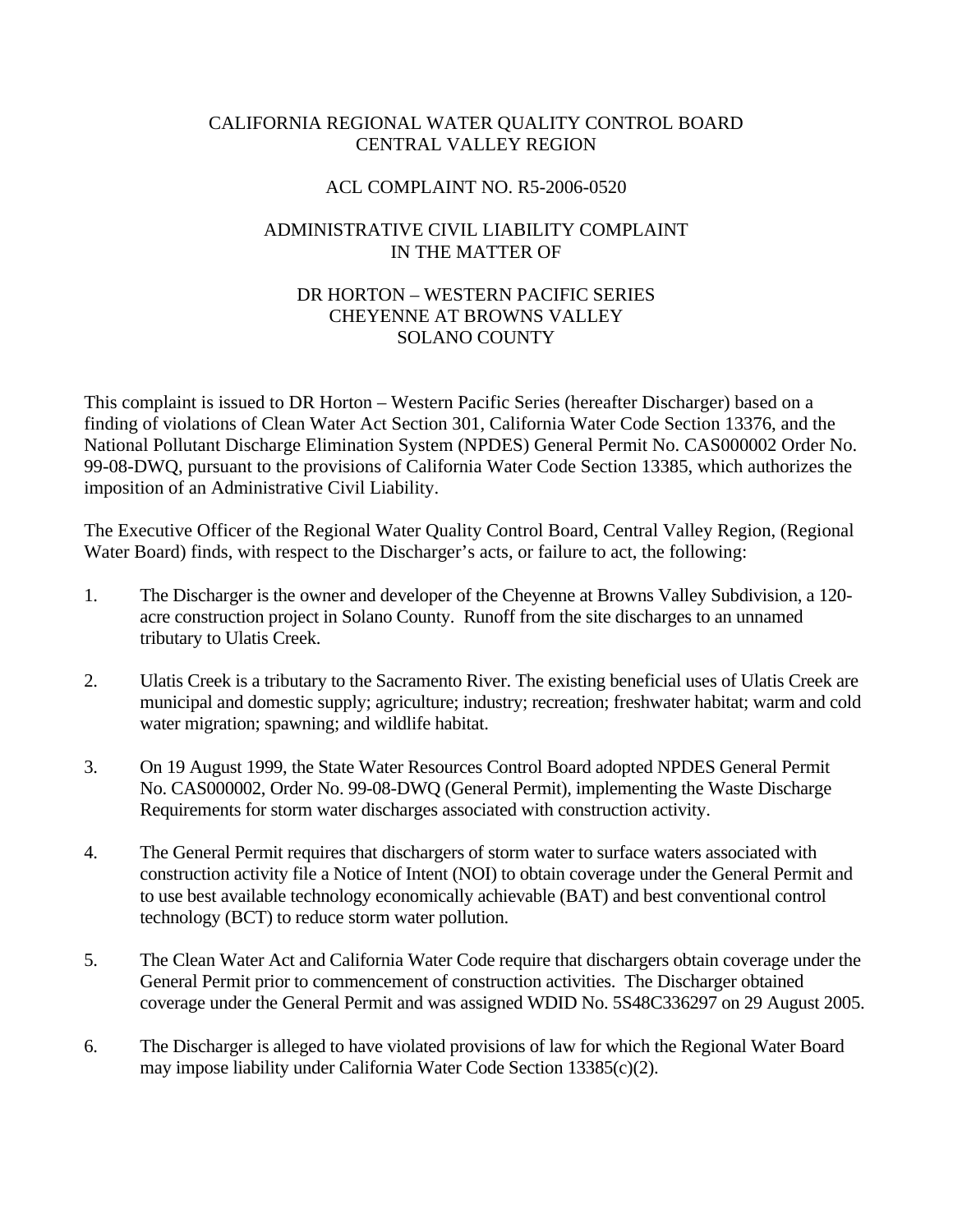### 7. General Order No. 99-08-DWQ states, in part, the following:

#### "A. DISCHARGE PROHIBITIONS:

\*\*\*\*\*\*\*\*

3. Storm water discharges shall not cause or threaten to cause pollution, contamination, or nuisance.

\*\*\*\*\*\*\*\*

"B RECEIVING WATER LIMITATIONS

\*\*\*\*\*\*\*\*\*

- 1. Storm water discharges and authorized nonstom water discharges to any surface or ground water shall not adversely impact human health or the environment.
- 2. The SWPPP developed for the construction activity covered by this General Permit shall be designed and implemented such that storm water discharges and authorized nonstorm water discharges shall not cause or contribute to an exceedance of any applicable water quality standards contained in the Statewide Water Quality Control Plan and/or applicable RWQCB Basin Plan.

"C. SPECIAL PROVISIONS FOR CONSTRUCTION ACTIVITY:

\*\*\*\*\*\*\*\*

2. All dischargers shall develop and implement a SWPPP in accordance with Section A: Storm Water Pollution Prevention Plan. The Discharger shall implement controls to reduce pollutants in storm water discharges from their construction sites to the BAT/BCT performance standard.

\*\*\*\*\*\*\*\*

Section 301 of the Clean Water Act and Section 13376 of the California Water Code prohibits the discharge of pollutants to surface waters except in compliance with an NPDES permit.

- 8. The Discharger is alleged to have violated Discharge Prohibition A.3, Receiving Water Limitations B.1, B.2, and Special Provisions C.2 of the General Permit. These violations were caused by the Discharger's failure to implement an effective combination of sediment and erosion control Best Management Practices (BMPs) and by the potential discharge of pollutants from an Advanced Treatment System (ATS) to the unnamed tributary to Ulatis Creek.
- 9. Pursuant to California Water Code Section 13385 (a)(2), civil liability may be imposed for the following violations:
	- a. On 27 February 2006, Regional Water Board staff observed significant storm water management problems during a site inspection. Overall, the large construction site (120 acres) lacked an effective combination of sediment and erosion control BMPs that resulted in a significant discharge of sediment-laden storm water at three observed locations on the construction site. In addition an advanced treatment system (ATS) was operational at the time of the site inspection. During the inspection it was determined that an ATS monitoring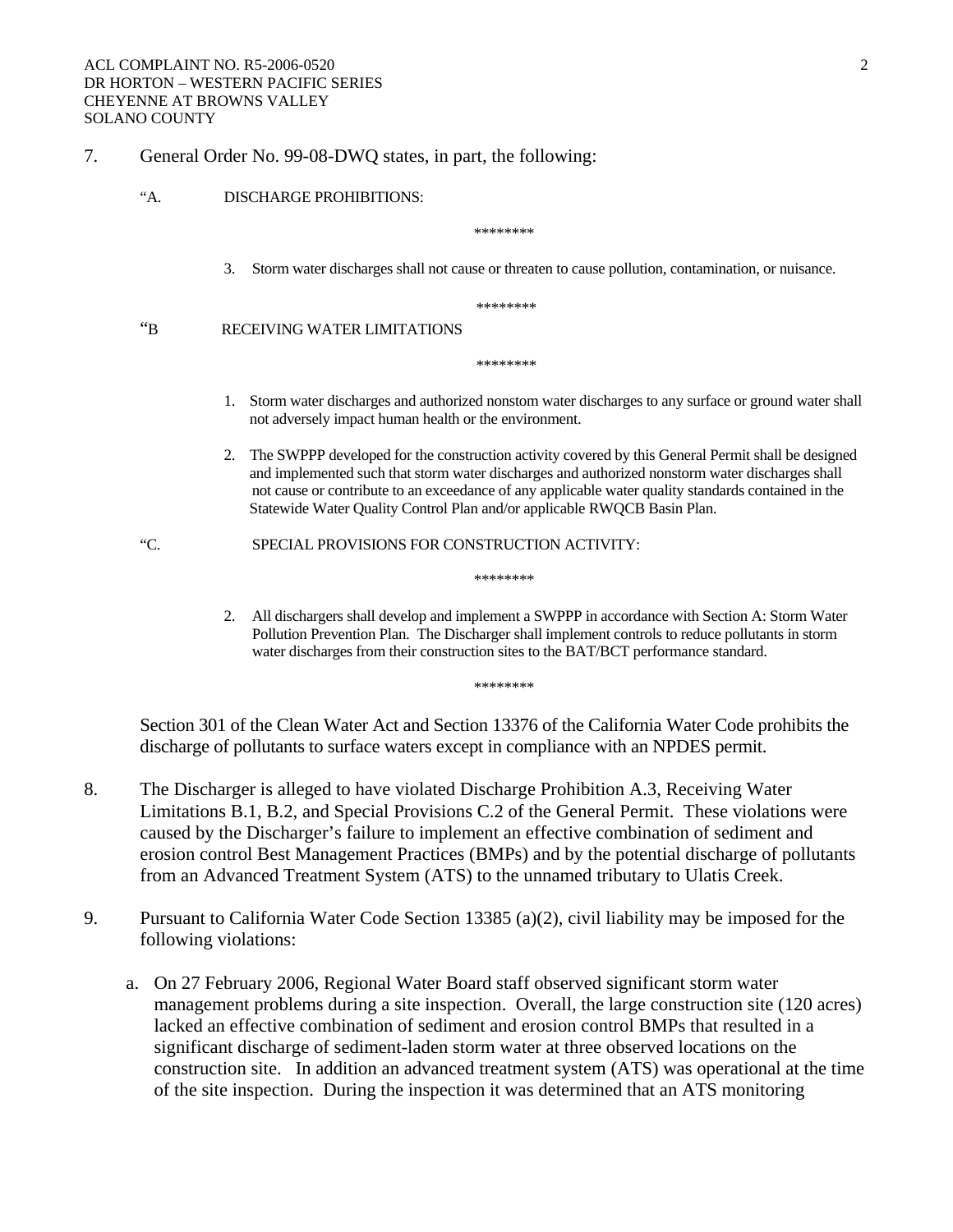protocol had not been written for the system and regular monitoring of the system had not been conducted or recorded. A field-test with a Hach 2100 Turbidimeter found the discharge from the construction site which discharges into an unnamed creek to be 1629 NTUs.

- b. On 10 March 2006, a Notice of Violation (NOV) was issued to the Discharger for violations of the General Permit.
- 10. As discussed above, Discharger failed to implement BMPs to reduce pollutants in storm water discharges from their construction site to the BAT/BCT performance standard, resulting in the discharge of sediment-laden storm water into nearby surface waters. The Discharger also failed to provide adequate oversight over their contractors by not having a formal monitoring protocol for an advanced treatment system and for not monitoring the system.
- 11. Section 13385 of the California Water Code states, in part:
	- *"(a) Any person who violates any of the following shall be liable civilly in accordance with this section:* 
		- *(1) Section 13375 or 13376*
		- *(2) Any waste discharge requirements or dredged and fill material permit.*

*\*\*\*\*\*\*\*\** 

*(5) Any requirements of Sections 301, 302, 306, 307, 308, 318, or 405 of the Federal Water Pollution Control Act as amended."* 

*\*\*\*\*\*\*\*\** 

- *"(c) Civil liability may be imposed administratively by the State Board or a Regional Board pursuant to Article 2.5 (commencing with Section 13323) of Chapter 5 in an amount not to exceed the… following:* 
	- *(1) Ten thousand dollars (\$10,000) for each day in which the violation occurs.*
	- *(2) Where there is discharge, any portion of which is not susceptible to cleanup or is not cleaned up, and the volume discharged but not cleaned up exceeds 1,000 gallons, an additional liability not to exceed ten dollars (\$10) multiplied by the number of gallons by which the volume discharged but not cleaned up exceeds 1,000 gallons."*

*\*\*\*\*\*\*\*\** 

*"(e) In determining the amount of liability imposed under this section, the regional board, the state board, or the superior court, as the case may be, shall take into account the nature, circumstances, extent, and gravity of the violation, or violations, whether the discharge is susceptible to cleanup or abatement, the degree of toxicity of the discharge, and, with respect to the violator, the ability to pay, the effect on its ability to continue its business, any voluntary cleanup efforts undertaken, any prior history of violations, the degree of culpability, economic benefits or savings, if any, resulting from the violation, and other matters that justice may require. At a minimum, liability shall be assessed at a level that recovers the economic benefits, if any, derived from the acts that constitute the violation."*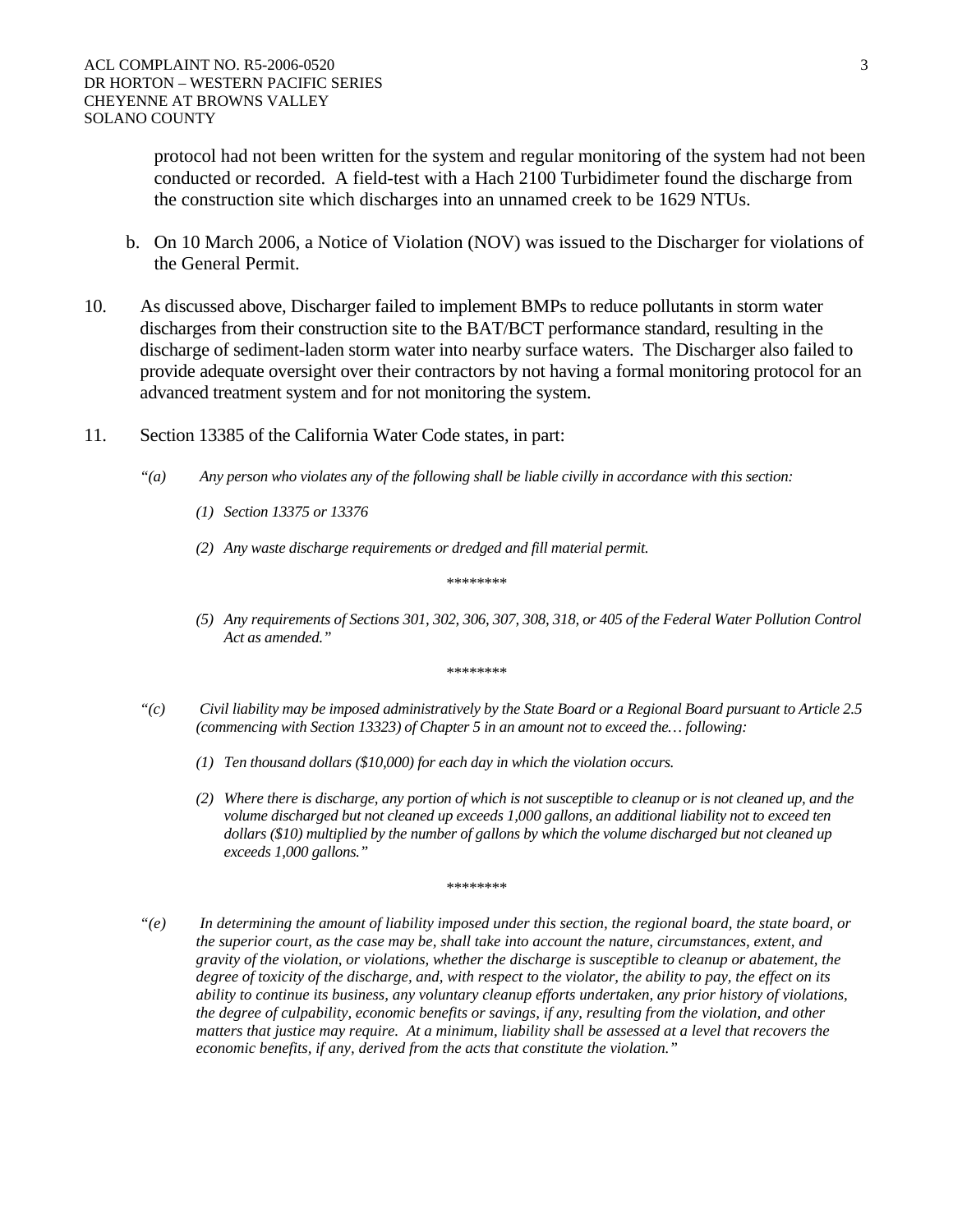- 12. Pursuant to California Water Code Section 13385(c), the Discharger has a maximum civil liability of \$3,200,590. The maximum liability is based on calculations for one day of violation and the number of gallons discharged from the site on that day. The day of violation was 27 February 2006. Gallons discharged from the site on 27 February 2006 were calculated using the Rational Method.
- 13. The Discharger saved approximately \$120,000 by not implementing adequate erosion and sediment control BMPs, for not maintaining the BMPs that were implemented, and for not properly training site employees on the requirements of an advanced treatment system. Based on a survey of consultants, approximately \$2000 to \$6000 per acre is needed to provide the minimum erosion and sediment control measures for construction sites depending on the slope and soil type. The construction site has significant slopes, and the soil erosion potential is moderate to high. Therefore, an effective combination of both erosion and sediment control BMPs is critical to protect the site. The discharger did install an ATS system; however, the system was not monitored to ensure proper operation. Since there were some BMPs installed at this site, the cost of installing and maintaining an effective combination of erosion and sediment control BMPs at this site was estimated to be \$1500 per acre. This is a very conservative estimate given the site soil conditions and slopes. To account for undisturbed areas and/ or areas that drain to another portion of the site Water Board staff conservatively estimated that erosion and sediment control was necessary on 80 of the 120 acres. The economic savings obtained by Discharger were calculated by multiplying 80 acres by \$1500 per acre.
- 14. Regional Water Board staff spent a total of 80 hours investigating this incident and preparing this Complaint. The total cost for staff time is \$6400 based on a rate of \$80 per hour.
- 15. Issuance of this Administrative Civil Liability Complaint to enforce California Water Code Division 7, Chapter 5.5 is exempt from the provisions of the California Environmental Quality Act (Public Resources Code Section 21000, et. seq.), in accordance with Title 14 California Code of Regulations, Enforcement Actions by Regulatory Agencies, Section 15321(a)(2).

DR HORTON – WESTERN PACIFIC SERIES is hereby given notice

- 1. The Executive Officer of the Regional Water Board proposes that the Discharger be assessed an Administrative Civil Liability in the amount of **\$200,000** which includes \$6400 in staff cost and \$120,000 to recover the economic benefit derived from the acts that constitute the violations. The amount of the proposed liability is based on a review of the factors cited in Water Code Section 13385 and the State Water Resources Control Board's Water Quality Enforcement Policy.
- 2. A hearing on this matter will be scheduled for the **26/27 October 2006** Regional Water Board meeting unless the Discharger agrees to waive the hearing and pay the proposed civil liability in full.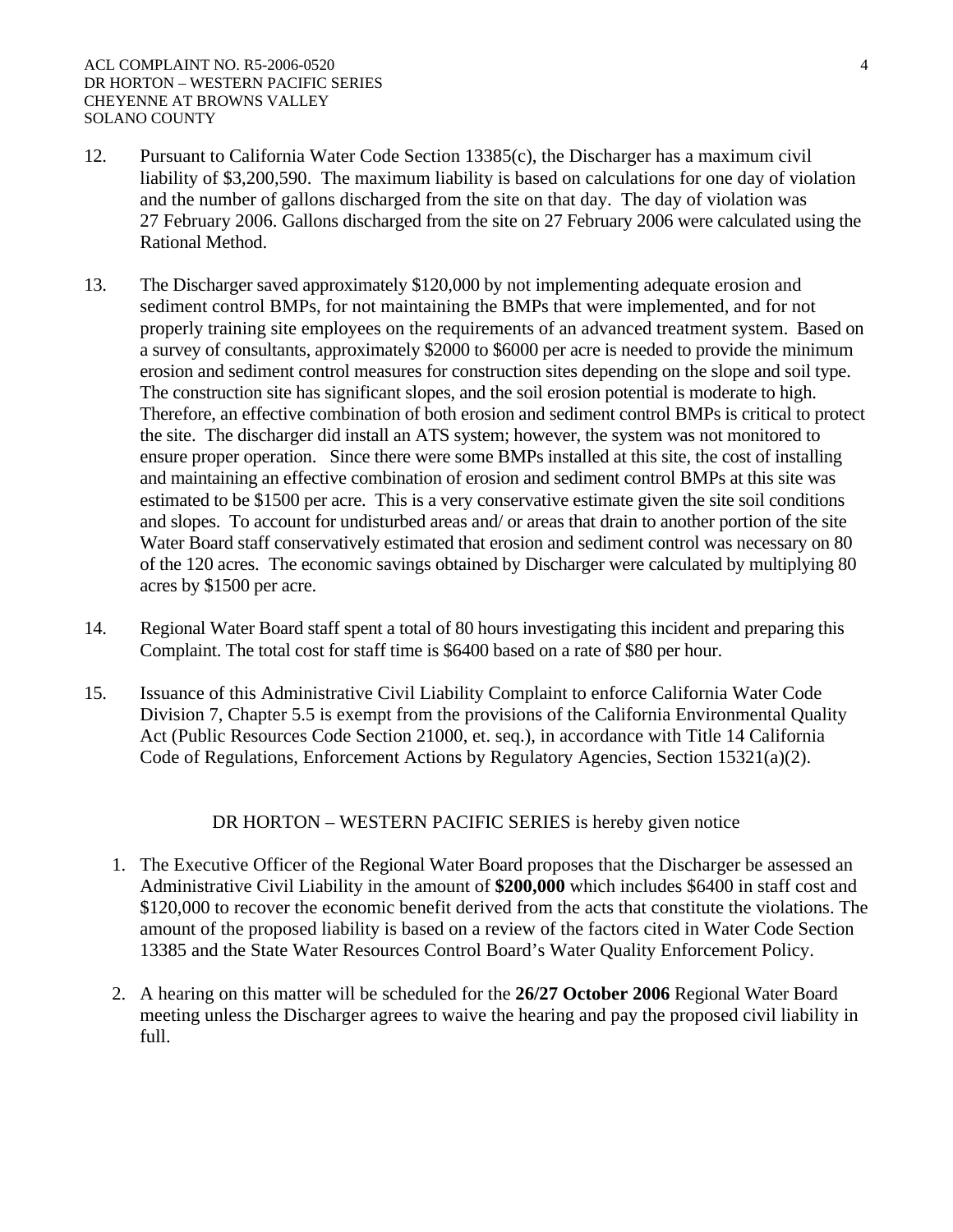- 3. If a hearing in this matter is held, the Regional Water Board will consider whether to affirm, reject or modify the proposed Administrative Civil Liability, or whether to refer the matter to the Attorney General for recovery of judicial civil liability.
- 4. The Discharger may waive the right to a hearing. If you wish to waive the hearing, you must **within 30 days of this complaint**, sign and return the waiver to the Regional Water Board's office with a check in the amount of the civil liability made payable to the "State Water Pollution Cleanup and Abatement Account. " Any waiver will not be effective until 30 days from the date of this complaint to allow interested persons to comment on this action.

 $\overline{\phantom{a}}$  , which is a set of the contract of the contract of the contract of the contract of the contract of the contract of the contract of the contract of the contract of the contract of the contract of the contract

PAMELA CREEDON, Executive Officer

 18 August 2006 \_ **Date**